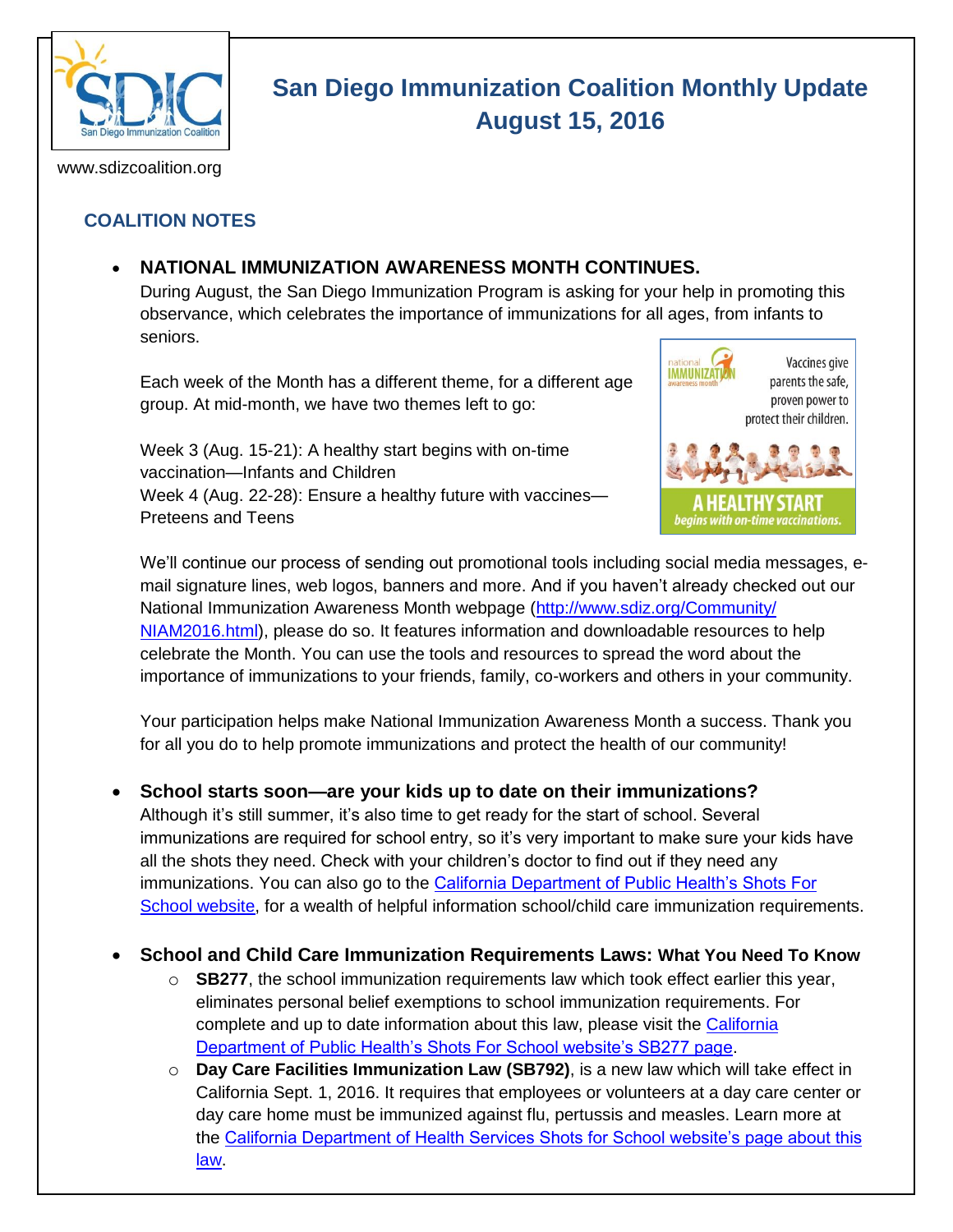#### **Diseases make lousy souvenirs**

Summer continues, and vacations are on everyone's mind. And travel immunizations are an important part of staying healthy and enjoying that time off.

Travelers should note this information about flu from the Centers for Disease Control and Prevention (CDC): "Flu is common throughout the world. The flu season lasts from October through May in the Northern Hemisphere and from April through September in the Southern Hemisphere. In tropical countries, flu can be spread year-round." See the CDC's [Travelers'](http://wwwnc.cdc.gov/travel/diseases/influenza-seasonal-zoonotic-and-pandemic)  [Health page on influenza](http://wwwnc.cdc.gov/travel/diseases/influenza-seasonal-zoonotic-and-pandemic) for more information.

Zika virus may also be a concern for travelers. The CDC has a [Zika Travel Information web](http://wwwnc.cdc.gov/travel/page/zika-information)  [page](http://wwwnc.cdc.gov/travel/page/zika-information) with helpful information and resources.

Don't let vaccine-preventable diseases ruin your summer.

### **Flu Season is Coming**

It may seem like a long way off, but flu season is coming and sooner than you think, it will be time to get flu vaccine. Flu can make people very ill, and for some, it can even be fatal. Flu vaccine is the best way to protect against flu. For the 2016-17 flu season, the vaccine will be given at doctor's offices, pharmacies, Public Health Centers and many other locations throughout the fall and winter months, and later. Look for more information about flu vaccine and flu season to come.



One opportunity to get flu vaccine will be the **San Diego Black Nurses Association's Annual Flu Season Kickoff Event and Community Flu Vaccine Clinic.** This event will offer free flu vaccine for those 18 years and older and is scheduled for late September. More information is coming soon.

#### **Kick The Flu Summit 2016**

The San Diego Immunization Coalition's annual Kick The Flu event is scheduled for Wednesday, Sept. 7 from 9 am to 12:30 pm at the San Diego Central Library. Now in its 12th year, the Kick the Flu Summit will convene medical, health, and community service providers from both public and private sectors to share information, collaborate, and strategize about how to promote and increase the rate of flu immunizations throughout San Diego County during the 2016-17 influenza season. Pre-registration is required. [Click here for event and registration information.](http://www.eventbrite.com/e/kick-the-flu-summit-2016-registration-26611945044)



• Reminder: the Next SDIC General Meeting is scheduled for Wednesday, Oct. 5<sup>th</sup>. The next SDIC General Meeting will be held on Wednesday, Oct. 5. Starting time is the same, 12:30 pm, and it will be held in the San Diego Room at the HHSA Rosecrans Health Services Complex (3851 Rosecrans St., San Diego). Mark your calendars and we'll see you there!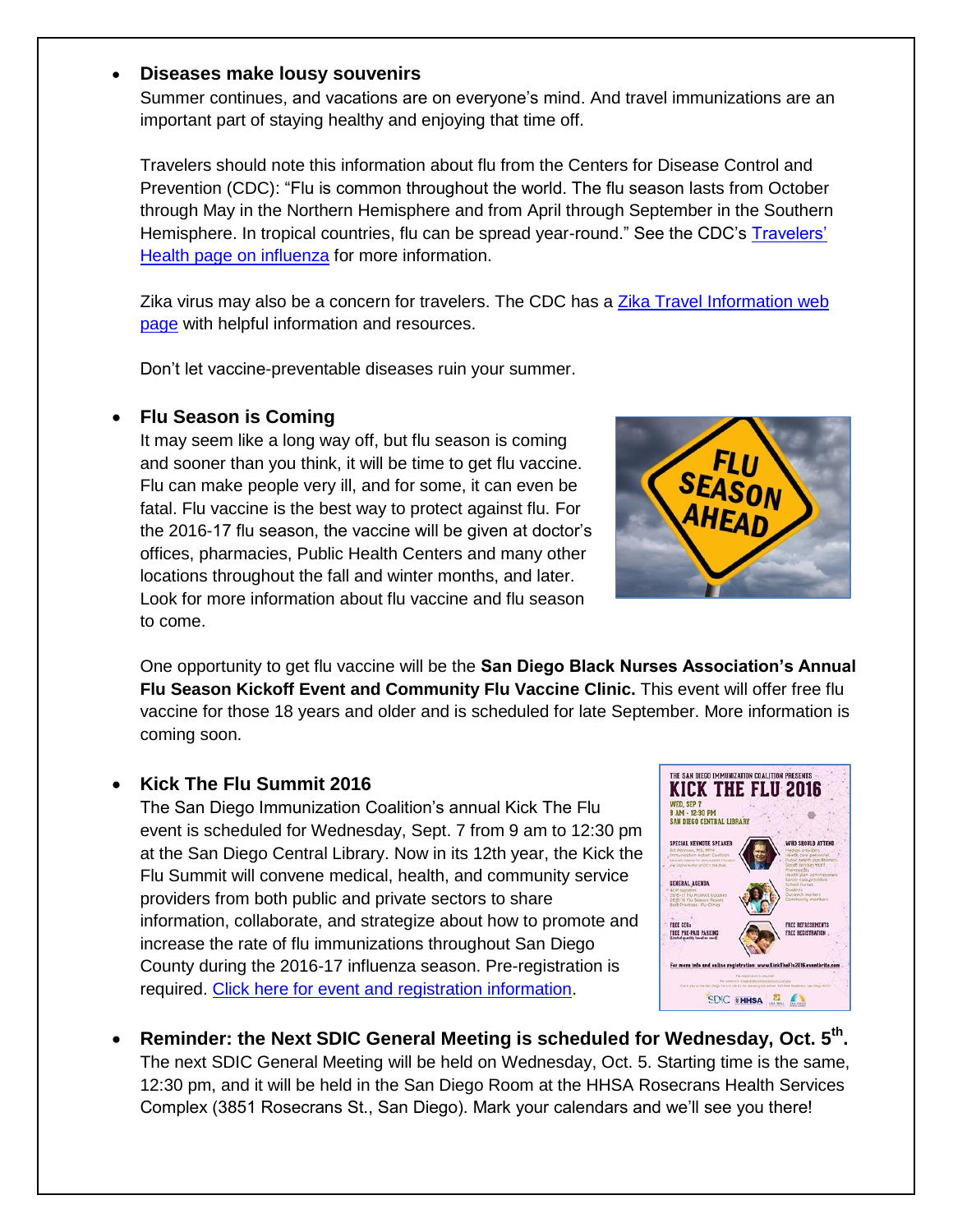#### **HEALTH CARE PROVIDER NEWS**

#### **HPV Vaccine Boosts Immune Memory, Report Finds**

According to an study reported on the online Fred Hutchinson Cancer Research Center website, "It's long been known that the vaccine against the human papilloma virus offers protection when administered to those who'd never experienced HPV infection. But new research suggests the possibility that it could also help those who'd been previously infected to guard against reinfection, according to results recently published in EBioMedicine. Vaccines are designed to create immunity, also known as immune memory, to keep infection at bay. Researchers at Fred Hutchinson Cancer Research Center have found that the HPV vaccine helps the immune system "remember" the virus better than natural HPV infection itself. A single dose of the vaccine appears to improve immune memory in those previously infected with HPV, raising the possibility that the vaccine could help prevent re-infection. Until now, whether the vaccine could benefit those who had already experienced HPV infection was unknown, said senior author Dr. Denise Galloway, a virologist at Fred Hutch whose work linking HPV to cervical cancer and development of virus-like particles helped pave the way to the vaccine." Read the story [here.](https://www.fredhutch.org/en/news/center-news/2016/08/hpv-vaccine-boosts-immune-memory.html)

#### **RESEARCH NEWS**

 **"Rise in HPV-associated cancers among men reflects low vaccination rates"** According to a study reported on the Healio website, "A federal report released in July showed

HPV-associated head and neck cancers are on the rise among men in the United States. An average of 15,738 cases of HPVassociated oropharyngeal squamous cell carcinoma were diagnosed in the country each year between 2008 and 2012. Of these, approximately 80% were diagnosed in men, according to CDC's Morbidity and Mortality Weekly Report. 'We know that there are about 15 high-risk subtypes of HPV, and that HPV-16 and HPV-18 are responsible for the majority of these [head and neck]



cancers,' Lois Ramondetta, MD, professor of gynecologic oncology in the department of gynecologic oncology and reproductive medicine at The University of Texas MD Anderson Cancer Center, told HemOnc Today. 'By vaccinating our children, we anticipate that more than 28,000 cases of HPV-associated cancers could be prevented annually. Think of all the people in whom we could prevent suffering with this very identifiable change of practice." Read the story [here.](http://tinyurl.com/hpudkzg)

**"Vaccination confidence linked with early childhood vaccination behavior"** 

Vaccination confidence was closely associated with early childhood vaccination behavior across multiple vaccine types, according to study findings published in PloS One. 'We originally created our [Vaccination Confidence Scale] to assess parental beliefs related to adolescent vaccination, and in a prior validation study, we found that parents' mean Vaccination Confidence Scale scores were consistently associated with vaccine refusal and vaccination status for vaccines in the adolescent platform, including meningococcal and HPV vaccines,' Melissa B. Gilkey, PhD, assistant professor of population medicine at Harvard Medical School and Harvard Pilgrim Health Care Institute, and colleagues wrote. 'This success raises the possibility that a modified version of our scale could be useful for assessing vaccination beliefs related to early childhood vaccines, including measles-mumps-rubella vaccine...' 'These findings suggest that vaccination